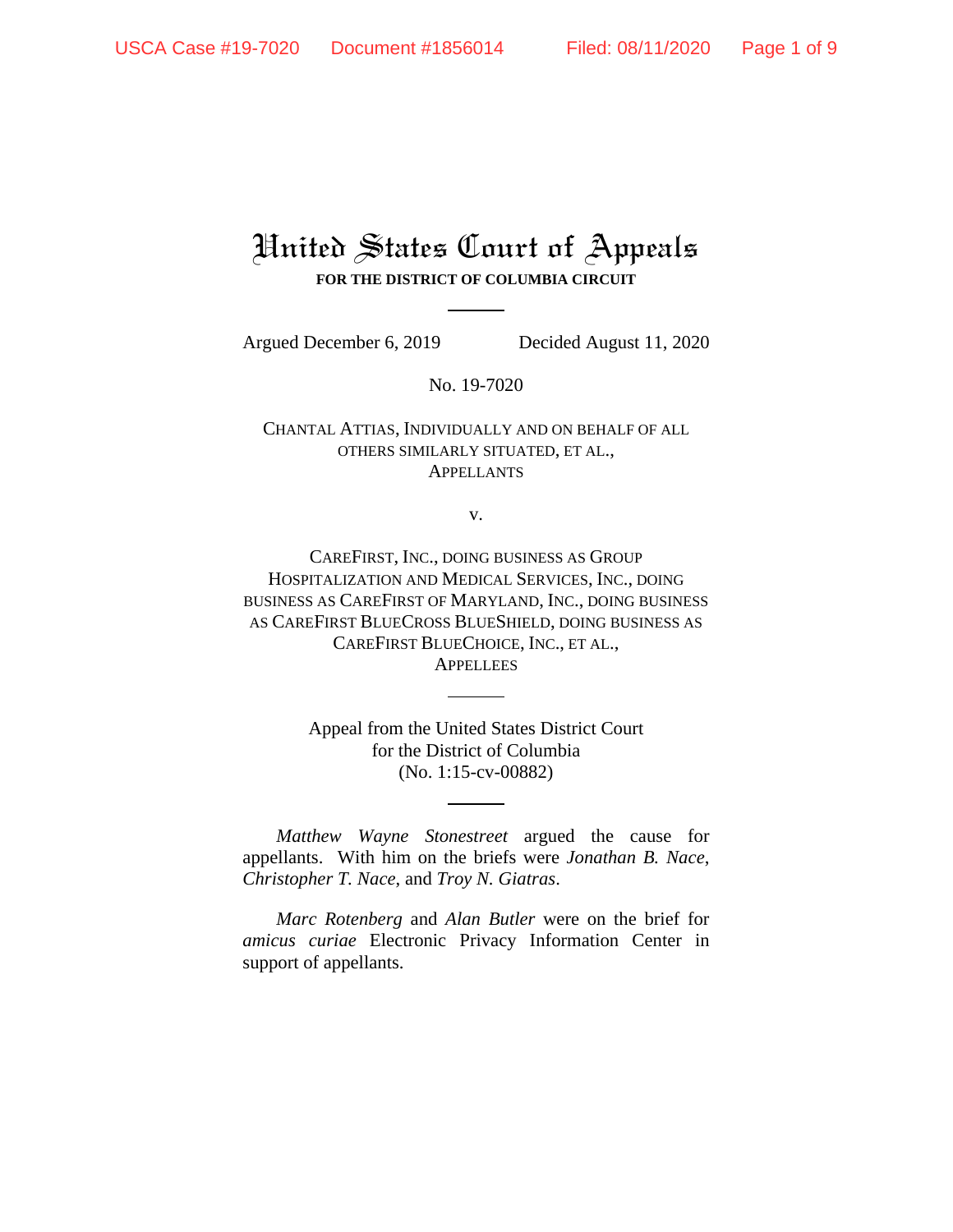*Matthew O. Gatewood* argued the cause for appellees. With him on the briefs was *Robert D. Owen*.

Before: SRINIVASAN, *Chief Judge*, and GRIFFITH and KATSAS, *Circuit Judges*.

Opinion for the Court filed by *Circuit Judge* KATSAS.

KATSAS, *Circuit Judge*: After hackers allegedly stole sensitive customer information from a health insurer's data system, seven customers brought a litany of tort, contract, and statutory claims against the company. The district court dismissed all claims of five plaintiffs and most claims of two plaintiffs. We must decide whether the court permissibly certified the dismissed claims under Federal Rule of Civil Procedure 54(b), so as to make the dismissal order final and immediately appealable.

I

The plaintiffs' complaint alleges the following. CareFirst, Inc. and its subsidiaries provide health insurance to customers in the District of Columbia, Maryland, and Virginia. In June 2014, hackers penetrated CareFirst's servers and stole or accessed customers' names, birthdates, e-mail addresses, subscriber numbers, and possibly social security and credit card numbers. Seven customers from the District, Maryland, and Virginia sued CareFirst on behalf of all similarly situated insureds. The customers collectively raised eleven state-law claims: five tort claims (negligence, negligence *per se*, fraud, constructive fraud, and breach of a duty of confidentiality); two contract claims (breach and unjust enrichment); and four statutory claims (D.C., Maryland, and Virginia consumer protection laws and the D.C. data breach notification statute). All told, the seven plaintiffs raised fifty-four claims stemming from the data breach.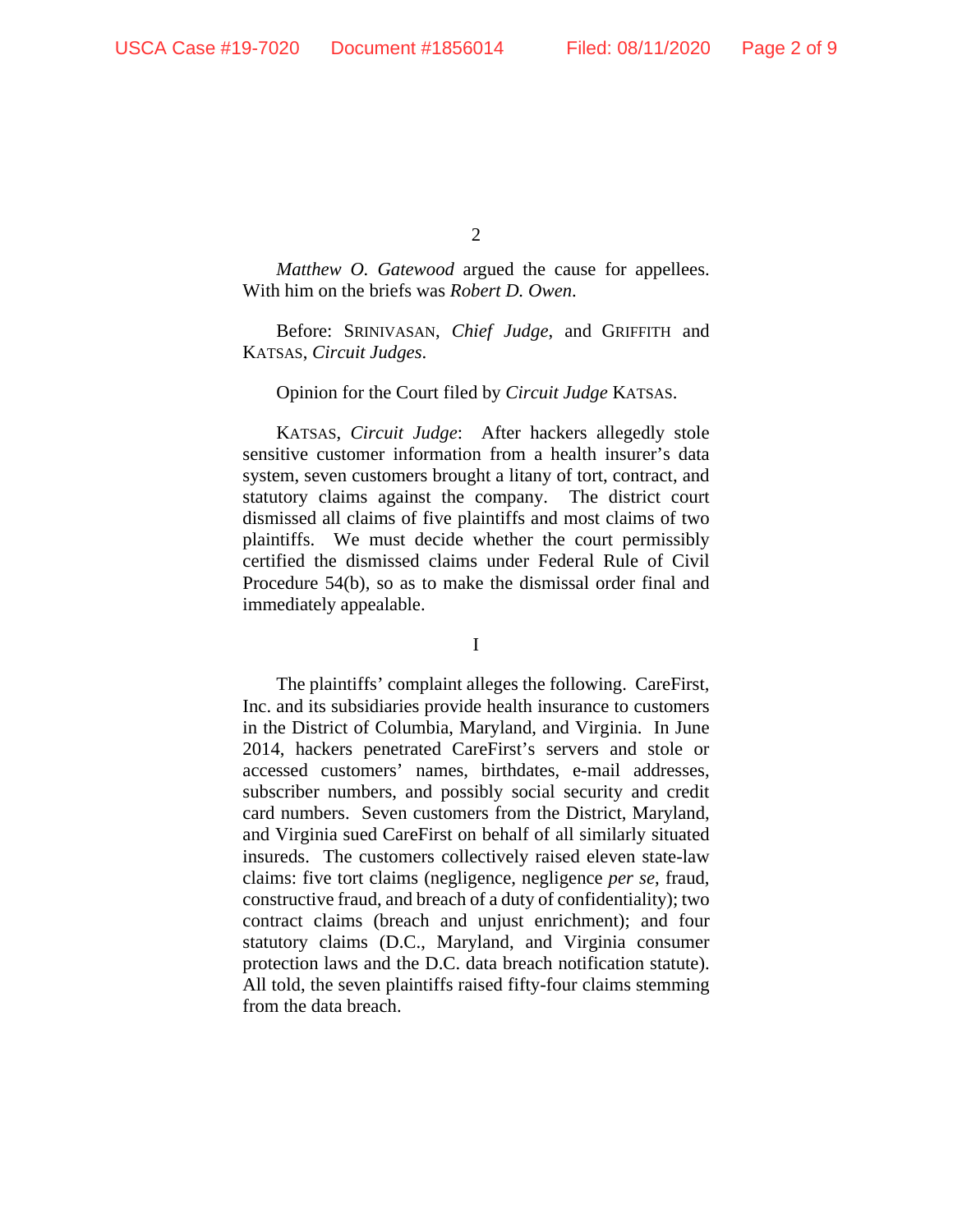CareFirst moved to dismiss for lack of standing and failure to state a claim. The district court dismissed the case on standing grounds, *Attias v. CareFirst, Inc.*, 199 F. Supp. 3d 193 (D.D.C. 2016), but we reversed, 865 F.3d 620 (D.C. Cir. 2017).

On remand, CareFirst renewed its motion to dismiss for failure to state a claim. The district court granted the motion in substantial part; it dismissed every claim made by five of the seven plaintiffs and all but two claims made by the two other plaintiffs, Curt and Connie Tringler of Maryland. *Attias v. CareFirst, Inc.*, 365 F. Supp. 3d 1 (D.D.C. 2019). First, the court held that state law required actual damages for nine of the eleven claims (all but the unjust enrichment and D.C. consumer protection claims). *Id.* at 9–11. Because only the Tringlers alleged actual damages, the court dismissed the relevant nine claims of the other five plaintiffs. *Id.* at 17. The court also dismissed the unjust enrichment claims for failure to plead a necessary element. *Id.* at 25. Finally, it dismissed the tort claims and the D.C. consumer protection claims as duplicative of the breach-of-contract claims. *Id*. at 17–26. In sum, the court dismissed every claim except the Tringlers' claims for breach of contract and for violation of the Maryland consumer protection statute. *Id.* at 27.

The district court directed the parties "to advise the court of whether it should issue an order under Federal Rule of Civil Procedure 54(b) as opposed to certifying questions for interlocutory appeal under 28 U.S.C. § 1292(b)." J.A. 14. With no explanation, the parties agreed that Rule 54(b) was the better route for generating an appealable order. The plaintiffs also moved to stay the Tringlers' surviving claims during any appeal. They explained that this Court's "ultimate ruling will substantially impact the progress of those claims." Resp. to Feb. 14, 2019 Min. Order & Mot. for Stay of Remaining Claims, ECF No. 59, at 1.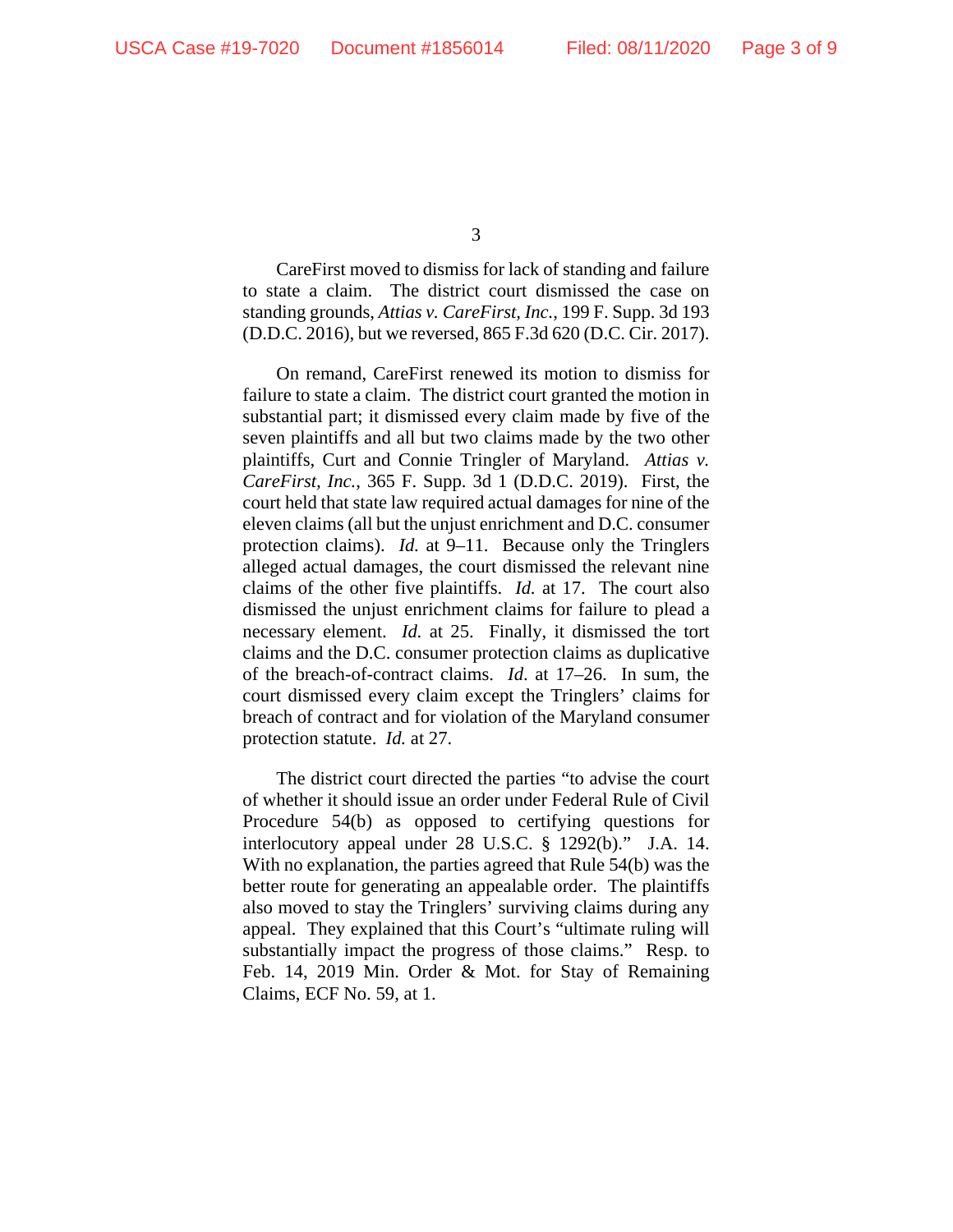In a brief order, the district court entered final judgment on all the dismissed claims under Rule 54(b). Tracking the Rule's language, the court expressly found "'no just reason for delay' of entry of final judgment." J.A. 158. But the court provided no reasoning for its conclusion, and it stayed the case pending resolution of this appeal.

In this Court, neither party questioned the validity of the Rule 54(b) certification, but we ordered the parties to address the issue at oral argument and in supplemental briefs.

II

Under Article III of the Constitution, the "judicial Power of the United States" is limited to resolving specified categories of "Cases" or "Controversies." U.S. Const. art. III, §§ 1 & 2. Moreover, as an "inferior" court created by statute, *id.* § 1, this Court "can have no jurisdiction but such as the statute confers," *Sheldon v. Sill*, 49 U.S. 441, 449 (1850). Before passing on the merits of any dispute, we must therefore determine whether we have both Article III and statutory jurisdiction. *Steel Co. v. Citizens for a Better Env't*, 523 U.S. 83, 94–96 (1998). And we must raise those issues ourselves, even if no party has done so. *Id.* at 94.

For review of district-court decisions, our statutory jurisdiction comes primarily from 28 U.S.C. § 1291. That section gives the courts of appeals "jurisdiction of appeals from all final decisions of the district courts of the United States," except those directly appealable to the Supreme Court. A "final decision" under section 1291 ordinarily must resolve every claim of every party in a case. *Ritzen Grp., Inc. v. Jackson Masonry, LLC*, 140 S. Ct. 582, 586 (2020); *Sears, Roebuck & Co. v. Mackey*, 351 U.S. 427, 431–32 (1956).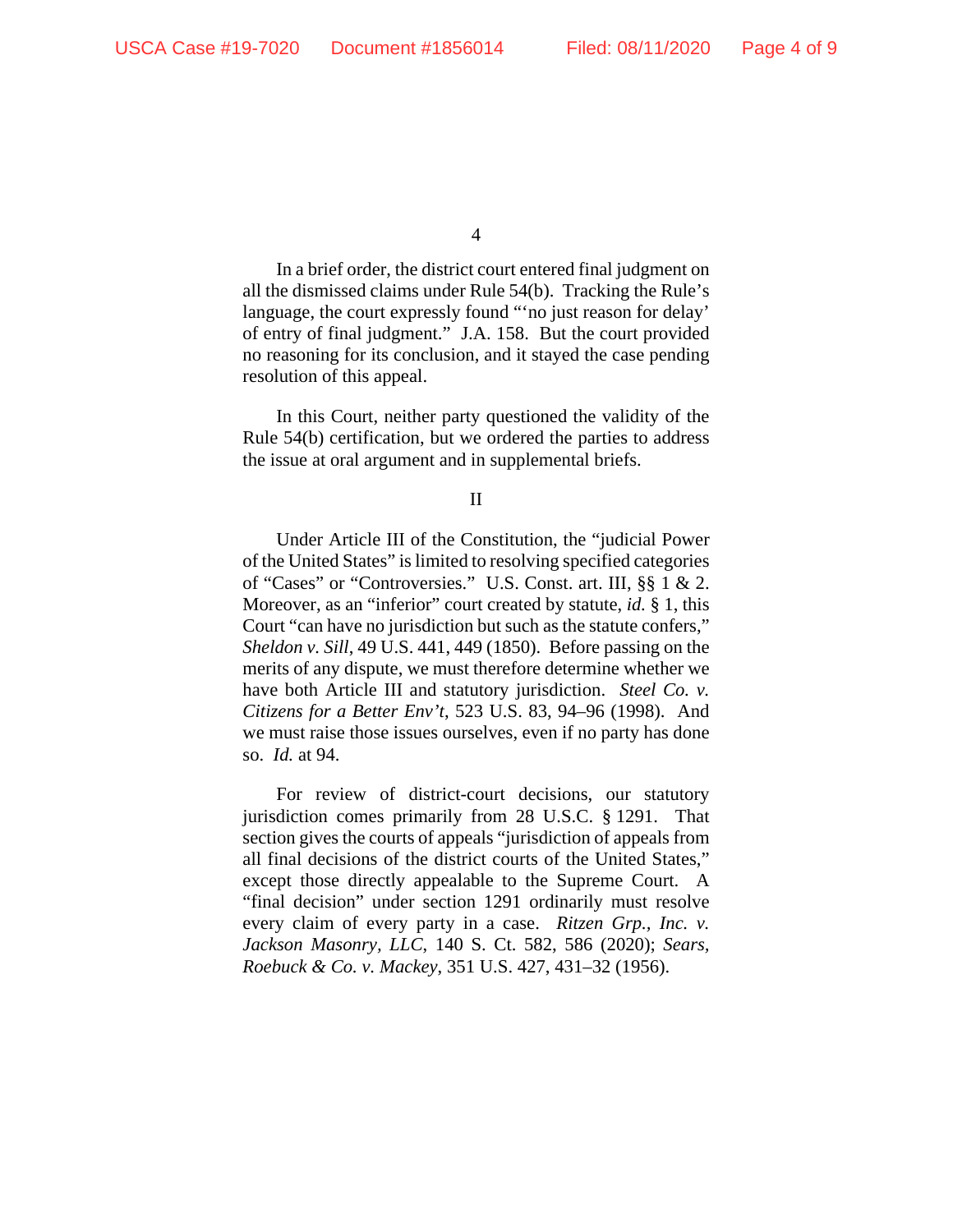Federal Rule of Civil Procedure 54(b) builds on that baseline principle. The adoption of the Federal Rules of Civil Procedure increased the opportunity for litigants to join multiple claims and parties in one lawsuit. *See Sears*, 351 U.S. at 432. To complement that change, Rule 54(b) offered the chance for earlier appellate review of some claims in a multiclaim or multi-party action. *See id.* at 433–34. The Rule "does not relax the finality required of each decision" by section 1291. *Id.* at 435. But it "provide<sup>[s]</sup> a practical means of permitting an appeal to be taken from one or more final decisions on individual claims, in multiple claims actions, without waiting for final decisions to be rendered on all the claims in the case." *Id.*; *accord Cold Metal Process Co. v. United Eng'g & Foundry Co.*, 351 U.S. 445, 453 (1956).

Rule 54(b) provides:

When an action presents more than one claim for relief—whether as a claim, counterclaim, crossclaim, or third-party claim—or when multiple parties are involved, the court may direct entry of a final judgment as to one or more, but fewer than all, claims or parties only if the court expressly determines that there is no just reason for delay. Otherwise, any order or other decision, however designated, that adjudicates fewer than all the claims or the rights and liabilities of fewer than all the parties does not end the action as to any of the claims or parties and may be revised at any time before the entry of a judgment adjudicating all the claims and all the parties' rights and liabilities.

The Rule establishes three requirements for an otherwise interlocutory order to be certified as a final judgment: (1) the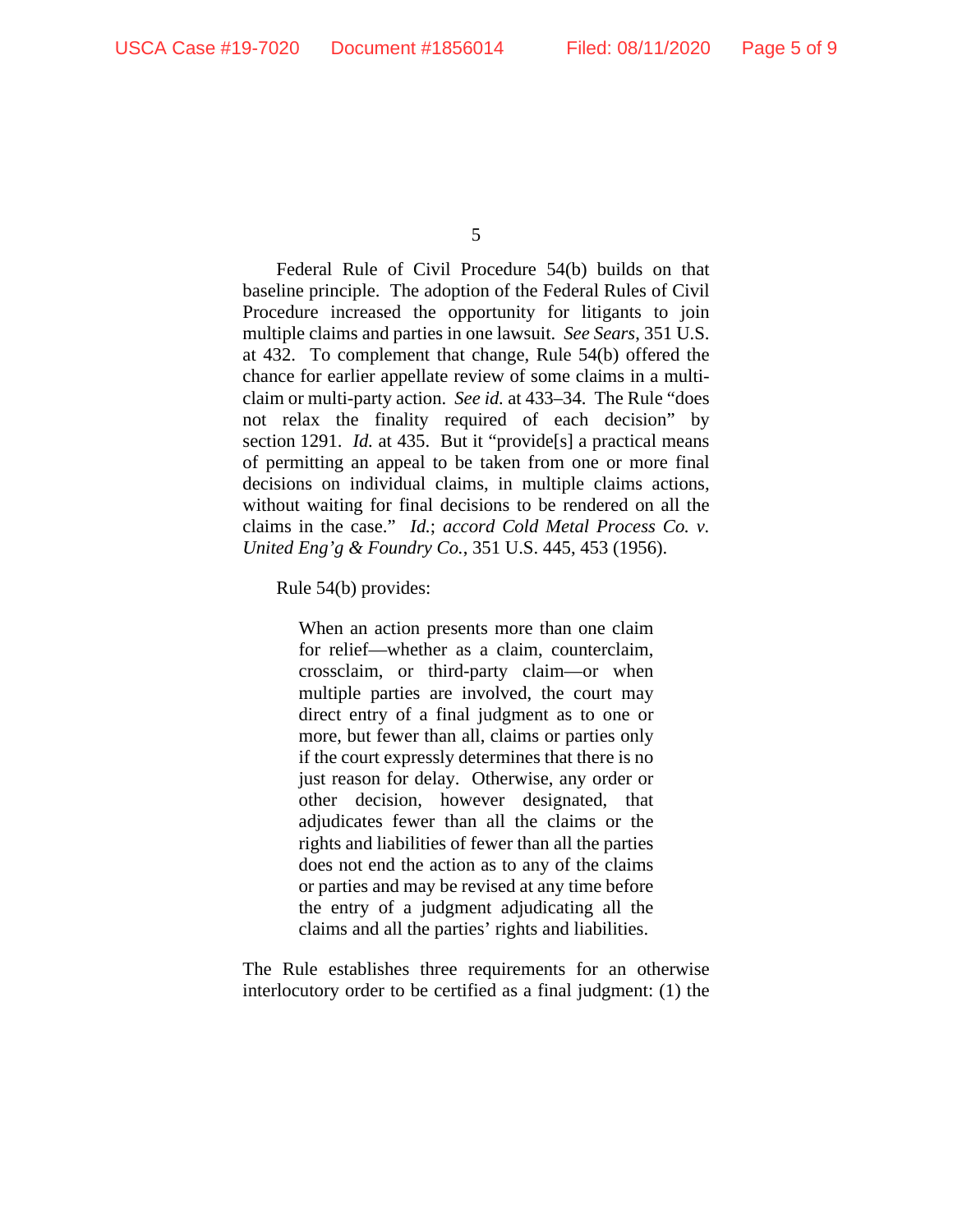order must resolve a distinct "claim for relief"; (2) the order must be "final" with respect to that claim; and (3) the district court must permissibly determine that there is "no just reason for delay" in entering judgment. *See Bldg. Indus. Ass'n of Superior Cal. v. Babbitt*, 161 F.3d 740, 743 (D.C. Cir. 1998).

The first two elements—whether the district court finally resolved one or more distinct claims for relief—plainly implicate our jurisdiction. An interlocutory order that does not resolve a distinct "claim for relief" is not a "decision" in the sense required by section 1291. *See Swint v. Chambers Cnty. Comm'n*, 514 U.S. 35, 41–42 (1995). And if a disposition is not "final" under Rule 54(b), then it likewise cannot qualify as a "final decision" under section 1291. *See Sears*, 351 U.S. at 437. Thus, if a district court certifies a matter that does not involve the "final" disposition of an entire "claim," we must raise the problem ourselves and must dismiss "for want of a final judgment." *Tolson v. United States*, 732 F.2d 998, 1001– 03 (D.C. Cir. 1984).

The third element—whether the district court permissibly found that there is "no just reason for delay" of an appeal—has two components. First, the court must expressly determine that there is no just reason for delay. This is a "bright-line requirement" for establishing appellate jurisdiction on a Rule 54(b) certification. *Bldg. Indus. Ass'n*, 161 F.3d at 743. Second, we must decide whether the district court's determination was an abuse of discretion. *See Curtiss-Wright Corp. v. Gen. Elec. Co.*, 446 U.S. 1, 10 (1980). To do that, we assess whether the district court reasonably considered the "judicial administrative interests as well as the equities involved," including the relationship between the certified and uncertified claims and the potential for multiple appeals on the same issues. *Id.* at 8; *see Bldg. Indus. Ass'n*, 161 F.3d at 744– 45. If the district court failed to explain why it found "no just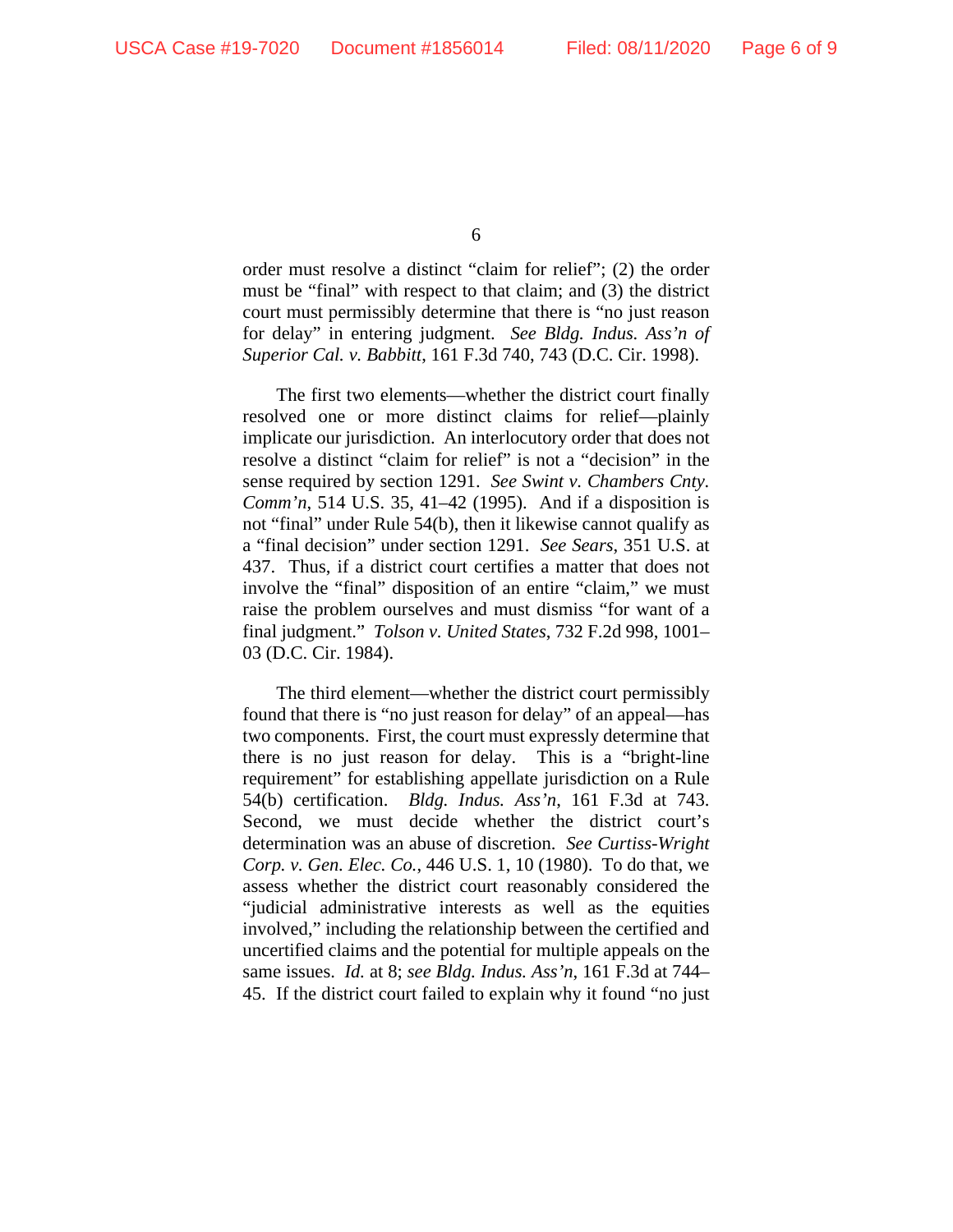reason for delay," we must "do the best we can" to discern its reasoning. *See Bldg. Indus. Ass'n*, 161 F.3d at 745. And we must dismiss the appeal if we conclude that the district court unreasonably weighed the relevant equities, *Brooks v. Dist. Hosp. Partners*, 606 F.3d 800, 806 (D.C. Cir. 2006), or if we cannot discern whether it reasonably did so, *Bldg. Indus. Ass'n*, 161 F.3d at 745.

The permissibility of a Rule 54(b) certification depends in significant part on the relationship between the certified claims finally resolved by the district court and the uncertified claims that remain pending before it. In *Tolson*, we addressed when different claims are distinct enough to justify the entry of final judgment on only some of them. We established this "rule of thumb" on that question: "When alleged claims are so closely related that they would fall afoul of the rule against splitting claims if brought separately, they do not qualify as 'separate' claims within the meaning of Rule 54(b)." 732 F.2d at 1001 (cleaned up). We then applied that principle to dismiss an appeal from an order resolving one of three transactionally related negligence claims. *See id.* at 1002–03.

## III

Under this framework, we lack appellate jurisdiction over the certified claims of the Tringlers and of the other plaintiffs.

Start with the Tringlers' claims. The Tringlers raise contract, tort, and statutory claims arising out of the same event—the June 2014 cyberattack on CareFirst. Their pending breach of contract and Maryland consumer protection claims arise from the same transaction and occurrence as their dismissed tort and unjust enrichment claims. Under basic principles of claim preclusion, the Tringlers could not have litigated to judgment one action involving the claims still pending before the district court and another involving the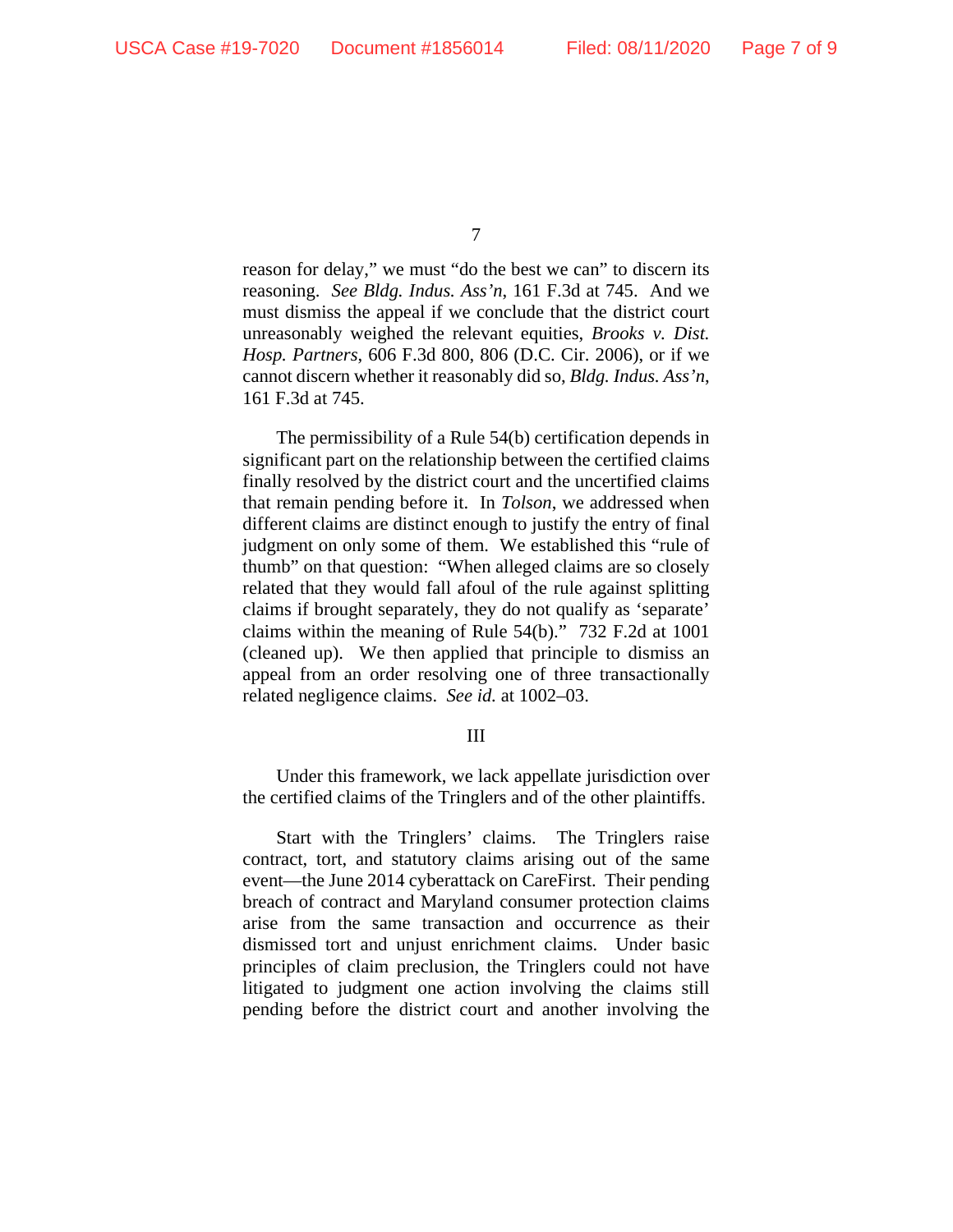claims already dismissed. *See*, *e.g.*, *Taylor v. Sturgell*, 553 U.S. 880, 892 (2008); *Smith v. Jenkins*, 562 A.2d 610, 613 (D.C. 1989); Restatement (Second) of Judgments § 24 (Am. Law Inst., 1982). So under *Tolson*, they likewise cannot sever the latter claims for an immediate appeal under Rule 54(b). *See* 732 F.2d at 1002.

That leaves us with the other plaintiffs' claims. *Tolson* does not resolve whether the district court could have certified their claims despite the pendency of certain claims by the Tringlers. For purposes of claim preclusion, different plaintiffs may litigate parallel claims in different lawsuits. *See*, *e.g.*, *Smith*, 562 A.2d at 613; 18 C. Wright & A. Miller, *Federal Practice & Procedure* § 4406 (3d ed. 2017). Nonetheless, any such certification would raise concerns, for the claims of any one plaintiff in this case overlap substantially with the claims of every other plaintiff. The claims of each plaintiff arise from the same computer hacking and data breach. They involve the same form contracts used by CareFirst. They involve the same alleged misrepresentations made by the company on the internet and in its promises to comply with federal privacy law. And, given the parties' decision to litigate the common-law claims under D.C. law, they involve almost entirely the same governing law. All of this explains why the plaintiffs seek class certification under Federal Rule of Civil Procedure 23(b)(3), which requires "common" questions to predominate over "individual" ones. It also explains why the plaintiffs moved to stay the claims pending in the district court on the ground that our disposition of the appeal would "substantially impact the progress of those claims." ECF No. 59, at 1. This suggests that a Rule 54(b) certification would generate "piecemeal appeals" in a case that "should be reviewed only as [a] single unit[]." *Curtiss-Wright Corp.*, 446 U.S. at 10.